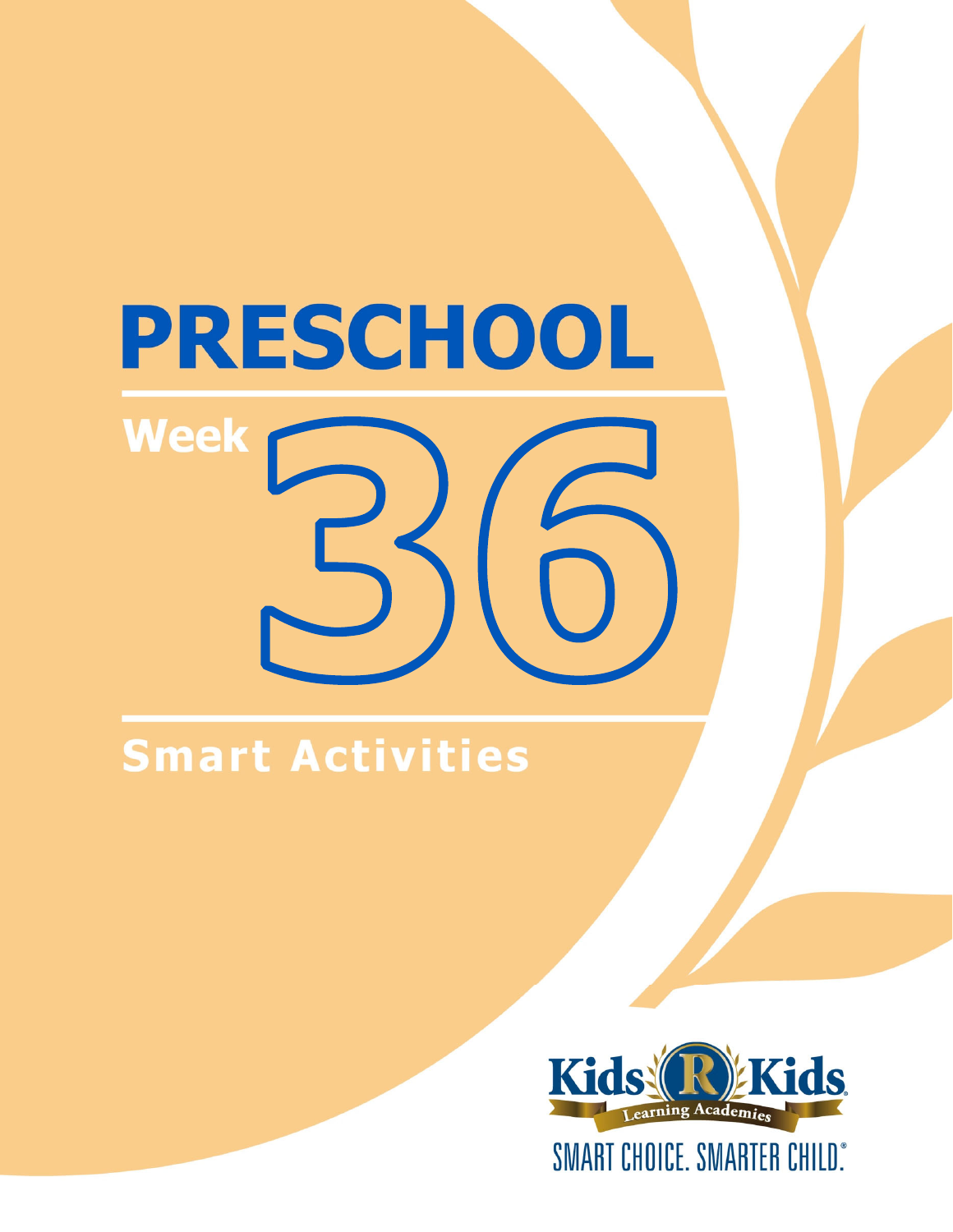# Day 1 | Week 36

### **The Letter J Song**

**Materials:** internet access, website: https://youtu.be/DrYSjJf0ksc

**Preparation:** Preview video. **Instructions:** 

- 1. Watch the video with your child about the letter "Jj."
- 2. Encourage him to dance and sing along with the video.
- 3. After the video ask him to name some "J" words.



## **Writing "J"**

**Materials:** gallon sealable bag, food coloring, hair gel, packing tape, paper, marker **Preparation:** Fill the bag with the gel. (You can have your child do this to work on fine motor skills.) Add food coloring, seal the bag, and tape it shut. Write the letter "Jj" on paper.

#### **Instructions:**

- 1. Give your child the paper with the letter "Jj" and the bag.
- 2. Encourage your child to use his/her finger to write the letter "Jj" on the bag.
- 3. Allow time to explore and draw on the bag.



### **Jack and Jill**

**Materials:** internet access, website: https://youtu.be/e\_POur6Kp58

**Preparation: Preview video.** 

#### **Instructions:**

- **1 4**  1. Listen to the song with your child. Have him/her do the motions and sing along.
- 2. Then, have your child do the new version "Jack and Jill" with Dr. Jean.



## **J Movement Up and Down**

#### **Materials:** painter's tape, age-appropriate dance music

**Preparation:** Locate a safe open area. Make the letter "J" using the tape jumbo size for your child to move and dance on.

#### **Instructions:**

- 1. Ask, "What letter do you see?" "Can you name some words that begin with 'J'?"
- 2. Turn on the fun music and tell your child to move up or down the letter "J" like Jack and Jill went up the hill.





**Smart Activities**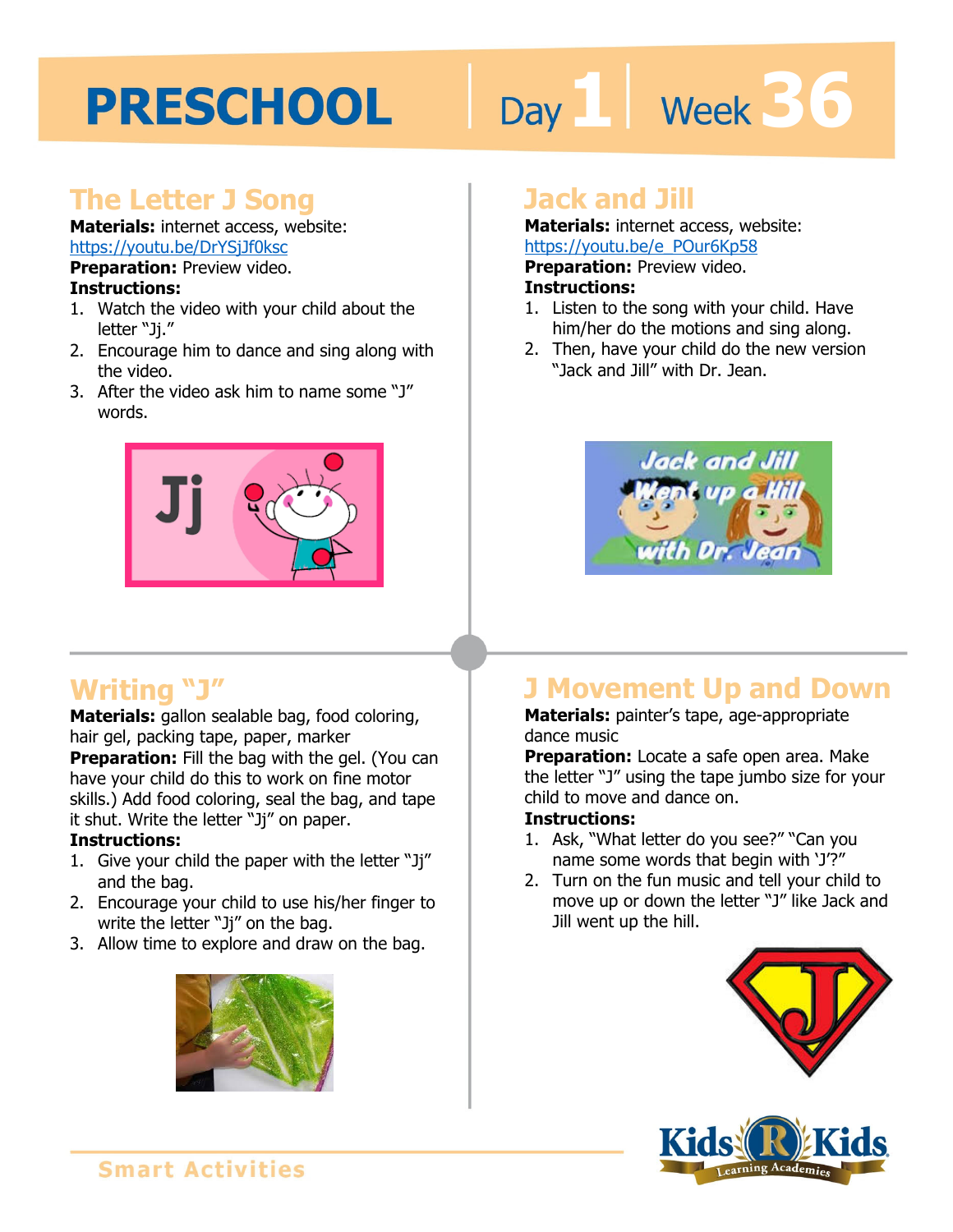# Day 2 | Week 36

### **Hello, Around the World**

**Materials:** internet access, website: https://youtu.be/472AnCrHYVs

**Preparation:** Preview video. **Instructions:** 

- 1. Watch the video with your child.
- 2. After the video, discuss with your child how it is important to say hello and how different countries speak different languages.



### **Liberty's Journey**

**by Kelly DiPucchio and Richard Egielski Materials:** internet access, website: https://youtu.be/6IkompnGONg

**1 4 Preparation:** Preview video. **Instructions:** 

- 1. Listen to the read aloud story with your child. Explain what the word "journey" means.
- 2. Then ask questions, ex: "Can you name the different places Lady Liberty visited?" "What did she miss about her home?" "What made her go back home?"



## **"J" Made in Playdough**

**Materials:** playdough, straws, scissors **Preparation:** Cut the straws into one-inch segments. Flatten the playdough and draw in the letter "J."

#### **Instructions:**

- 1. Have your child identify the letter "J" and say, "I want you to take the straws and place them on the lines of the letter 'J.'"
- 2. Once completed, allow your child to mold and flatten the playdough.
- 3. Try another letter.



## **"J" is for Jumping**

#### **Materials:** painter's tape

**Preparation:** Locate a safe, open area. Tape down multiple lines for your child to jump from one to another. (Save this for use on Day 3 if possible.)

#### **Instructions:**

- 1. Say, "We are going to jump from one line to another. Then, we are going to see how far you can jump. Also, we will jump over lines skipping a line."
- 2. Continue activity while interest remains.



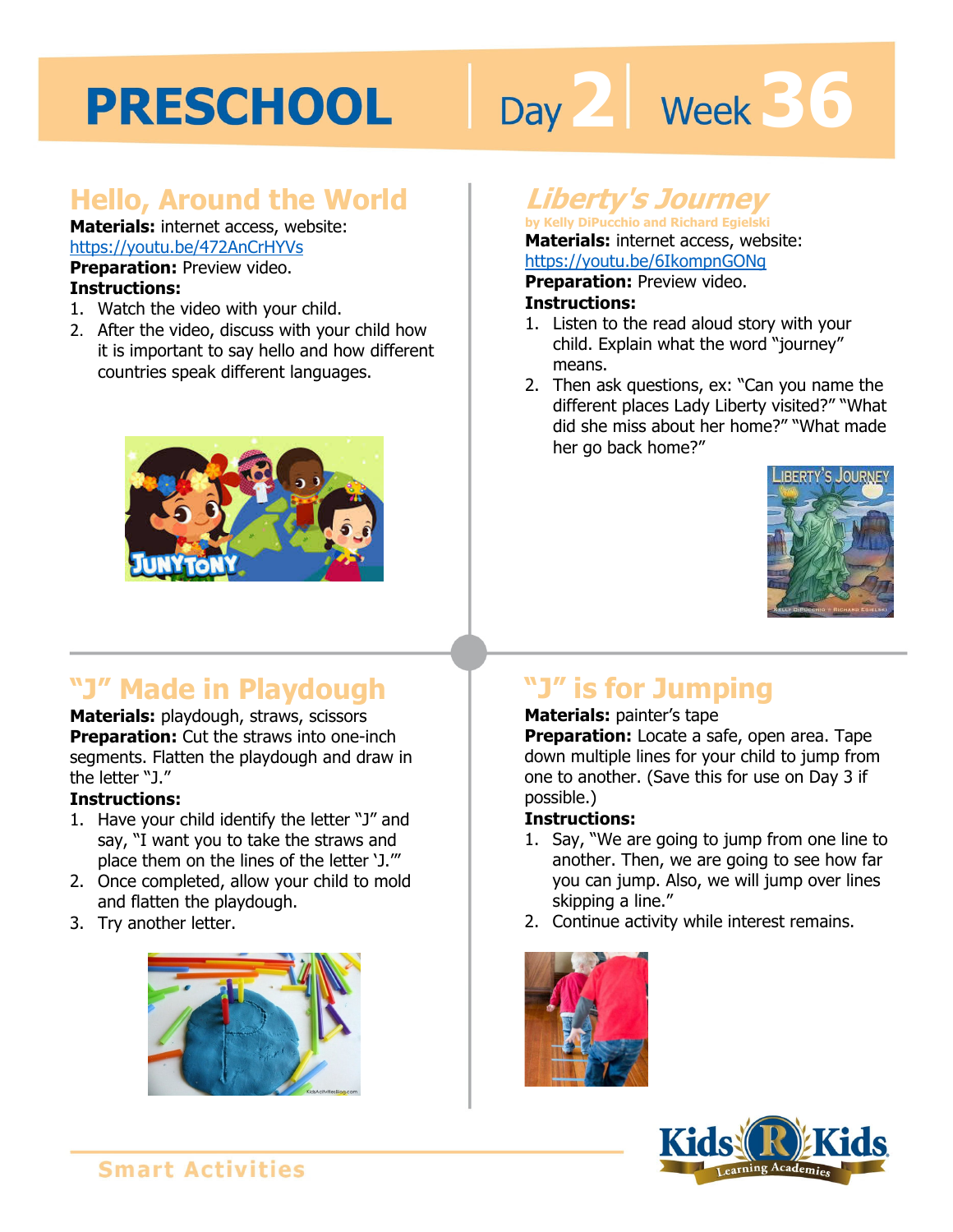# Day 3 | Week 36

### **My Journey**

**Materials:** paper, crayons **Preparation:** Gather materials. **Instructions:** 

- 1. Talk about the different journeys your child has heard about in the books.
- 2. Encourage your child to draw a picture of where he/she would like to go or where one of the characters in the stories went.



## **Traveling Playdough**

#### **Materials:** playdough

**Preparation:** Gather pictures of ways to travel, ex: car, train, airplane, bus, etc.

#### **Instructions:**

- 1. Show your child the pictures of the various ways people can travel or go on a journey.
- 2. Then have him/her make the different modes of travel using the playdough.



#### **Timmy's Terrific Travels by Marie Date**

## **Materials:** internet access, website:

https://youtu.be/mfzuVADrAnQ<br>**Preparation:** Preview video.<br>**Instructions:**<br>1. Lister to the read aloud star with w **Preparation:** Preview video. **Instructions:** 

- 1. Listen to the read aloud story with your child.
- 2. Remind your child that traveling is part of a journey.
- 3. Then ask questions, ex: "Can you name some of the places Timmy visited?" "What did you noticed about Timmy's outfits as he journeyed to the different countries?"



## **Stretch on Tape**

#### **Materials:** painter's tape

**Preparation:** Locate a safe open area. Use the lines you made with the tape on Day 2 if you still have them. If not, make straight lines on the floor with your tape.

#### **Instructions:**

- 1. Say, "Today, we are going to see how far you can stretch your body. First, place your hands on one line and stretch as far as you can to have your feet touch."
- 2. Then, have your child do different stretches.





**Smart Activities**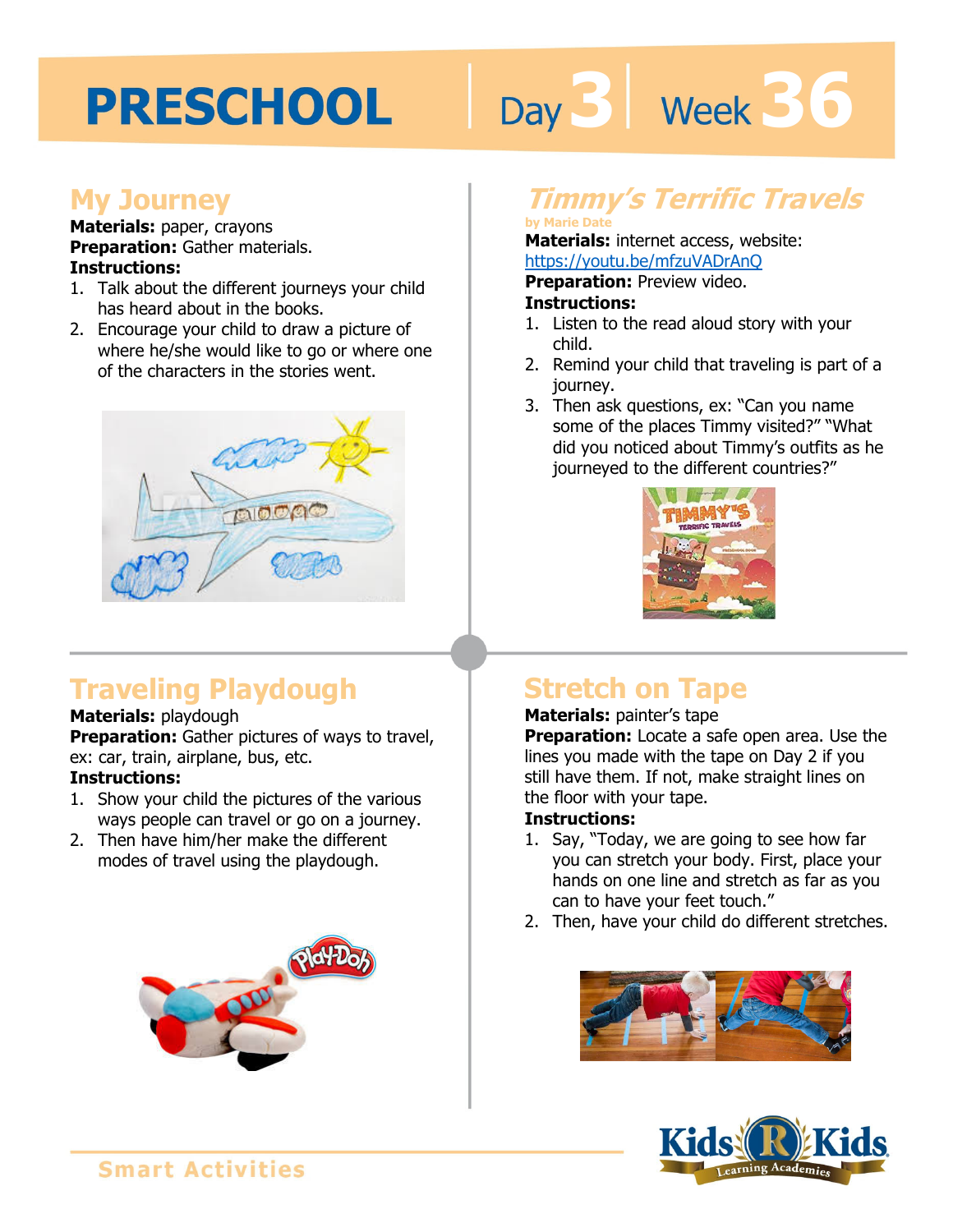# Day 4 | Week 36

## **Act Out the Alphabet**

#### **Journey**

**Materials:** internet access, website: https://youtu.be/dLReNTmMkKA

#### **Preparation:** Preview video.

- **Instructions:**
- 1. Watch the video with your child.
- 2. Encourage him/her to act out the alphabet and sing along with Jack Hartman as he journeys through the alphabet.



## **My Box Car or Airplane**

**Materials:** large box, glue, boxcutter (adults only), 2 plastic cups, 4 paper plates, markers, crayons or paint, paintbrush, packing tape internet access, website:

https://www.parenting.com/activities/artscrafts/how-make-box-car/ or

https://www.repeatcrafterme.com/2014/05/card board-box-airplane.html

**Preparation:** Preview website for directions. **Instructions:** 

- 1. Have your child make the car or airplane with you.
- 2. Allow him/her to decorate it when it is complete.
- 3. Talk to your child about different ways we travel around to places.
- 4. Allow your child to use his/her imagination to travel places.



## **Amelia Earhart: Little People,**

#### **Big Dreams**

**by Maria Isabel Sanchez Vegara** 

by maria Isabel Sanchez vegara<br>**Materials:** internet access, website:<br>https://youtu.be/vN1o6u7Zo9A<br>**Preparation:** Preview video. https://youtu.be/vN1o6u7Zo9A

**Preparation:** Preview video.

#### **Instructions:**

- 1. Listen to the read aloud story with your child.
- 2. Then, encourage him/her to discuss the different places and opportunities Amelia Earhart had on her journeys.



## **Zigzag Journey on Tape**

#### **Materials:** painter's tape

**Preparation:** Locate a safe, open area. Make various zigzag patterns on the floor with your tape.

#### **Instructions:**

- 1. Show your child the zigzag patterns.
- 2. Say, "We are going to walk on the tape following the patterns. Then we will walk it faster. Lastly, we will walk backwards."
- 3. If interest remains and you would like to extend this activity, have your child follow the zigzags in other ways, ex: hop, skip, jump, etc.





#### **Smart Activities**